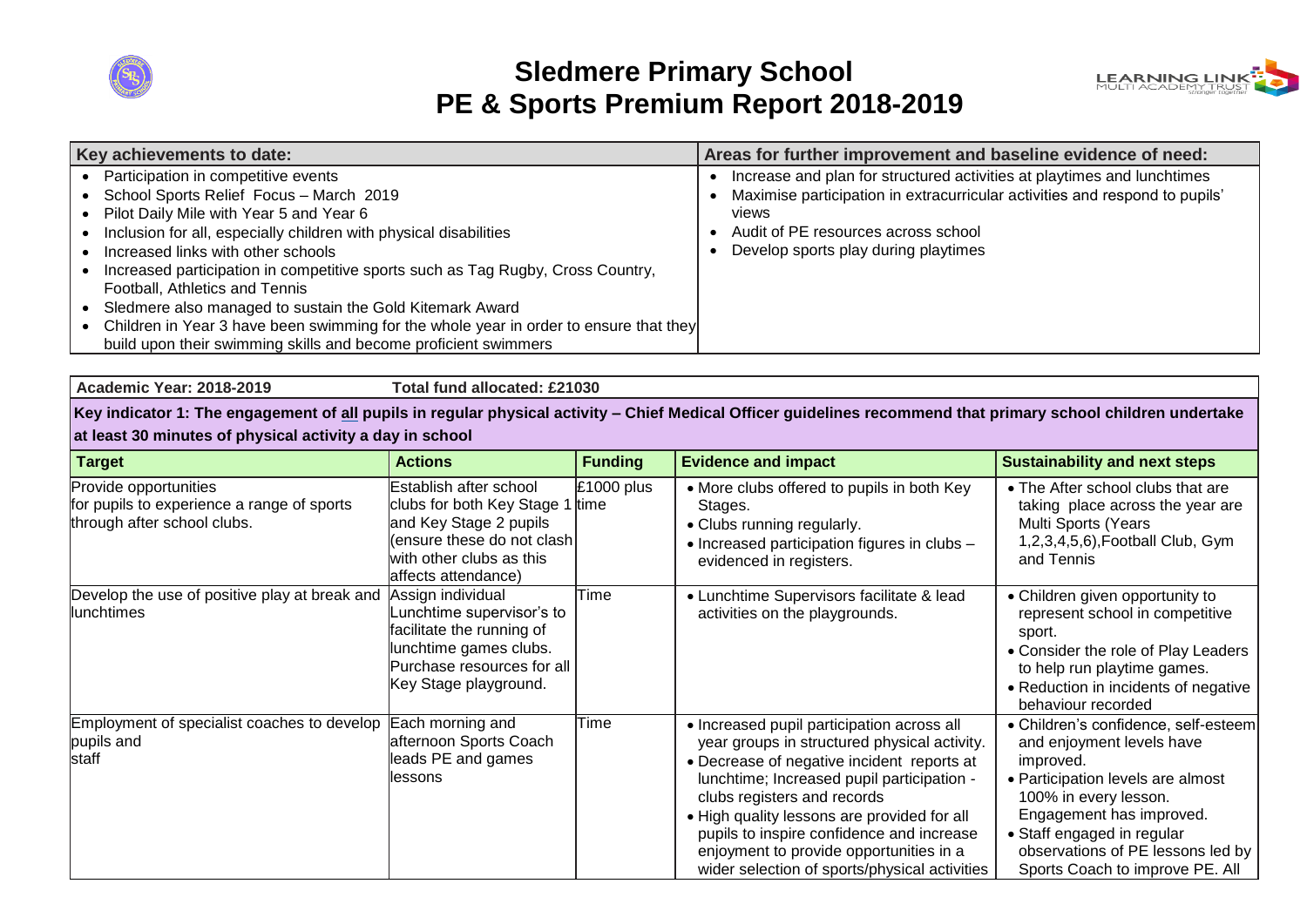|                                                                                                                                                                                     |                                                                                                                                                                                                                                                                                                         |                | • Teachers provided with CPD to further<br>enhance and develop their confidence and<br>knowledge in delivering a range of PE<br>lessons, raising the standard of teaching in<br>PE and games<br>· Increased confidence, knowledge and<br>skills of all staff in teaching PE and sport.<br>• Improved PE and Games skills<br>· Increased confidence, self-esteem and<br>enjoyment of pupils in PE<br>• Increased pupil participation across all<br>year groups in structured physical activity | staff more confident in leading PE<br>and games lessons.<br>• Ensure that all children have<br>access to fitness based sessions<br>· Identify where additional adults<br>from the staff team can support in<br>class PE                                                                                                                                 |
|-------------------------------------------------------------------------------------------------------------------------------------------------------------------------------------|---------------------------------------------------------------------------------------------------------------------------------------------------------------------------------------------------------------------------------------------------------------------------------------------------------|----------------|-----------------------------------------------------------------------------------------------------------------------------------------------------------------------------------------------------------------------------------------------------------------------------------------------------------------------------------------------------------------------------------------------------------------------------------------------------------------------------------------------|---------------------------------------------------------------------------------------------------------------------------------------------------------------------------------------------------------------------------------------------------------------------------------------------------------------------------------------------------------|
| Develop playgrounds so that they encourage<br>fitness.<br>Purchase of new playground equipment for<br>children to use during lunchtimes and to<br>encourage structured sports play. | Consult with children<br>regarding sports<br>equipment and lunchtime<br>activities.<br>Ask school council to think<br>carefully about the<br>development of the<br>different playgrounds.<br>Purchase age appropriate<br>equipment for KS1 and<br>KS2.                                                  |                | • Decrease of negative incident reports at<br>playtimes<br>• Children being more physically active<br>during playtimes<br>• Decrease of negative incident reports at<br>playtimes                                                                                                                                                                                                                                                                                                             | · Children's confidence, self-esteem<br>and enjoyment levels have<br>improved.<br>• Participation levels are almost<br>100%<br>• Play Leader role to be developed<br>in order to encourage structured<br>sports play.<br>• Sports Coach and Lunchtime<br>Supervisors to encourage children<br>to use play equipment correctly<br>and build play skills. |
| Develop an action plan to ensure the number<br>of proficient is Year 6 is increased                                                                                                 | Devise an intensive<br>swimming program to be<br>actioned.                                                                                                                                                                                                                                              | £5000          | • Higher number of children are proficient<br>swimmers.<br>• Children using strokes effectively                                                                                                                                                                                                                                                                                                                                                                                               | • The swimming program should be<br>a rolling program which targets<br>weaker swimmers.                                                                                                                                                                                                                                                                 |
| Key indicator 2: The profile of PE and sport being raised across the school as a tool for whole school improvement                                                                  |                                                                                                                                                                                                                                                                                                         |                |                                                                                                                                                                                                                                                                                                                                                                                                                                                                                               |                                                                                                                                                                                                                                                                                                                                                         |
| <b>Target</b>                                                                                                                                                                       | <b>Actions</b>                                                                                                                                                                                                                                                                                          | <b>Funding</b> | <b>Evidence and impact</b>                                                                                                                                                                                                                                                                                                                                                                                                                                                                    | <b>Sustainability and next steps</b>                                                                                                                                                                                                                                                                                                                    |
| Increase motivation of<br>pupils in PE & School Sport through visitors /<br>events                                                                                                  | Ensure that staff post<br>activities onto the school<br>website under the<br>appropriate categories<br>Photographs and<br>information on website<br>(new website to be<br>launched Jan 2018)<br>The organisation of Sports<br>Day to be managed with<br>an aim to showcase<br>participation and talent. | Time           | • More physical activity - seen at<br>lunchtimes and in after schools clubs.<br>• Pupils taking part in the activity and gaining<br>support from home with fundraising.<br>• The community will be knowledgeable of<br>the sporting activity of the school<br>• Participation will be high, children will state<br>high levels of enjoyment, parents/carers<br>will be positive about the event                                                                                               | • Playground markings and climbing<br>panels will provide additional<br>outdoor facilities for PE to take<br>place<br>• Additional scope to develop PE<br>curriculum and encourage positive<br>play at break and lunchtimes<br>• Teacher Adrian Hyde to share and<br>celebrate his achievements with<br>the school                                      |